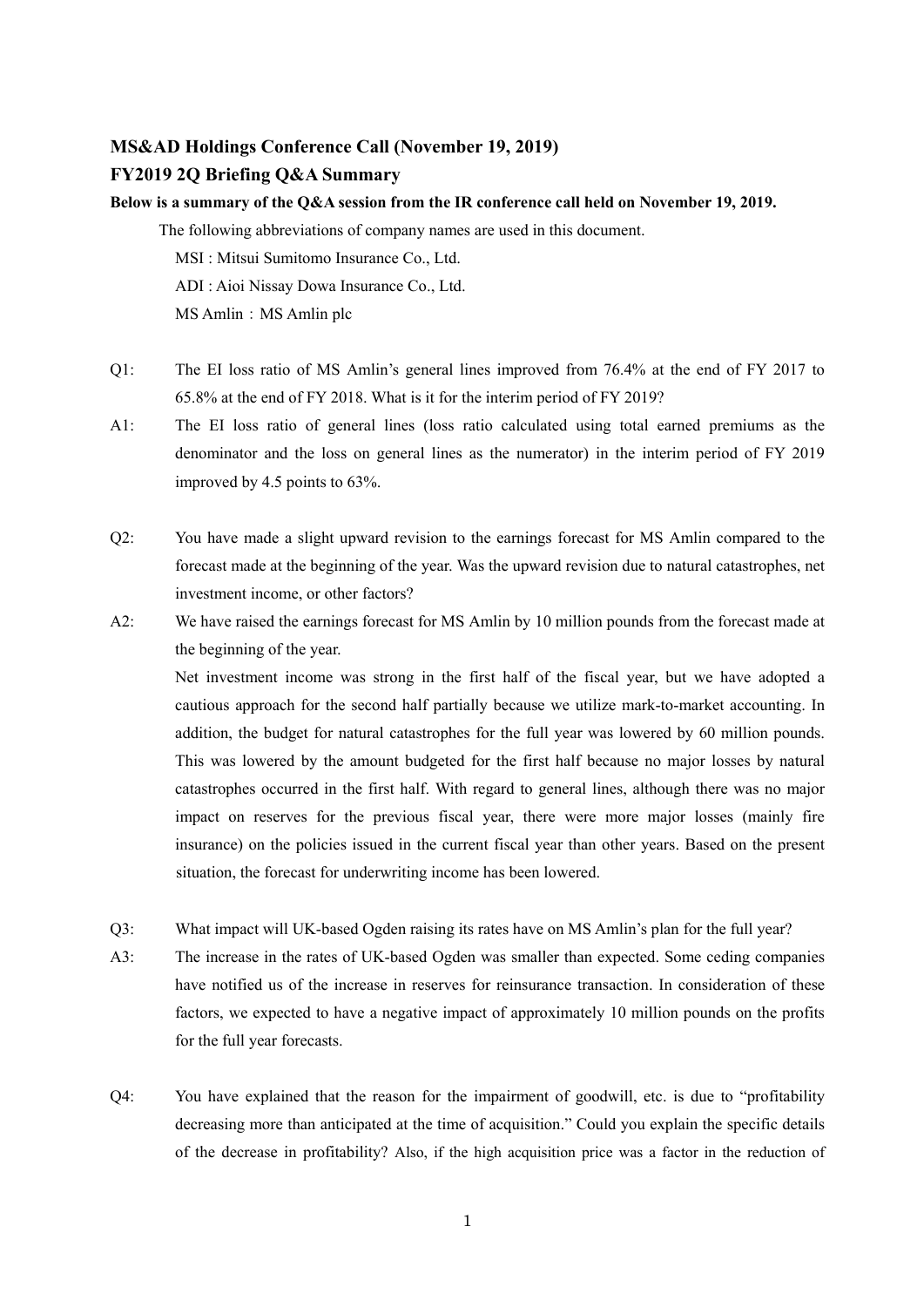profitability, what kind of impact will this have on your acquisition strategy in the future?

A4: Factors leading to the decline in MS Amlin's profitability included a deterioration of underwriting profitability due to losses on general lines, in addition to the impact of natural catastrophes such as hurricanes and wildfires. As we have explained in earnings briefings until now, we have implemented measures to improve earnings in response to these.

 We are also continuing with efforts to improve earnings in MS Amlin's business itself. We performed impairment in accounting this time based on the most recent performance.

MS Amlin is a company with many very talented employees, and we believe that the Company's platform for world-class insurance and financial group was solidified through the acquisition.

The recent reorganization of our international business will actually be carried out to globally utilize MS Amlin's talented personnel acquired in this way.

Following our M&A policy, we will continue to carefully consider ROI, and believe that it is important to pursue synergies by fully utilizing the strengths of acquired companies within the Group. We conducted this business reorganization to provide a platform for further increasing this effect.

- Q5: What is the period of undiscounted future cash flow in the impairment loss of MS Amlin? Also, did you record the impairment loss because you do not expect the future cash flow initially anticipated due to a structural deterioration of profitability?
- A5: The period of undiscounted future cash flow is 16.5 years, which is the remaining period of goodwill. Future cash flow is estimated based on current performance, and future cash flow deteriorates if current performance is not strong. Furthermore, stress has been applied in the calculation of this forecast because a reliable forecast is difficult for a long period of 16.5 years.
- SQ5: Does this mean that current performance has deteriorated to the point that it cannot be recouped even over 16.5 years?
- SA5: It means that the forecast of future cash flow has declined more than initially expected. We expect the efforts to improve earnings currently being implemented and the reversal of reserves for pervious year's policies that have reached a certain level to have some effect, but this cash flow forecast does not necessarily include all of these, and that portion is the stress being applied.
- Q6: Please provide MS Amlin's balances of goodwill, etc. for the Europe primary insurance business, the Lloyd's business, and the reinsurance business after the impairment of goodwill, etc. that was implemented.
- A6: The entire amount of goodwill and intangible fixed assets in the Europe primary insurance business and the Lloyd's business was eliminated through impairment. The balance of goodwill and intangible fixed assets in the reinsurance business is approximately 50 billion yen.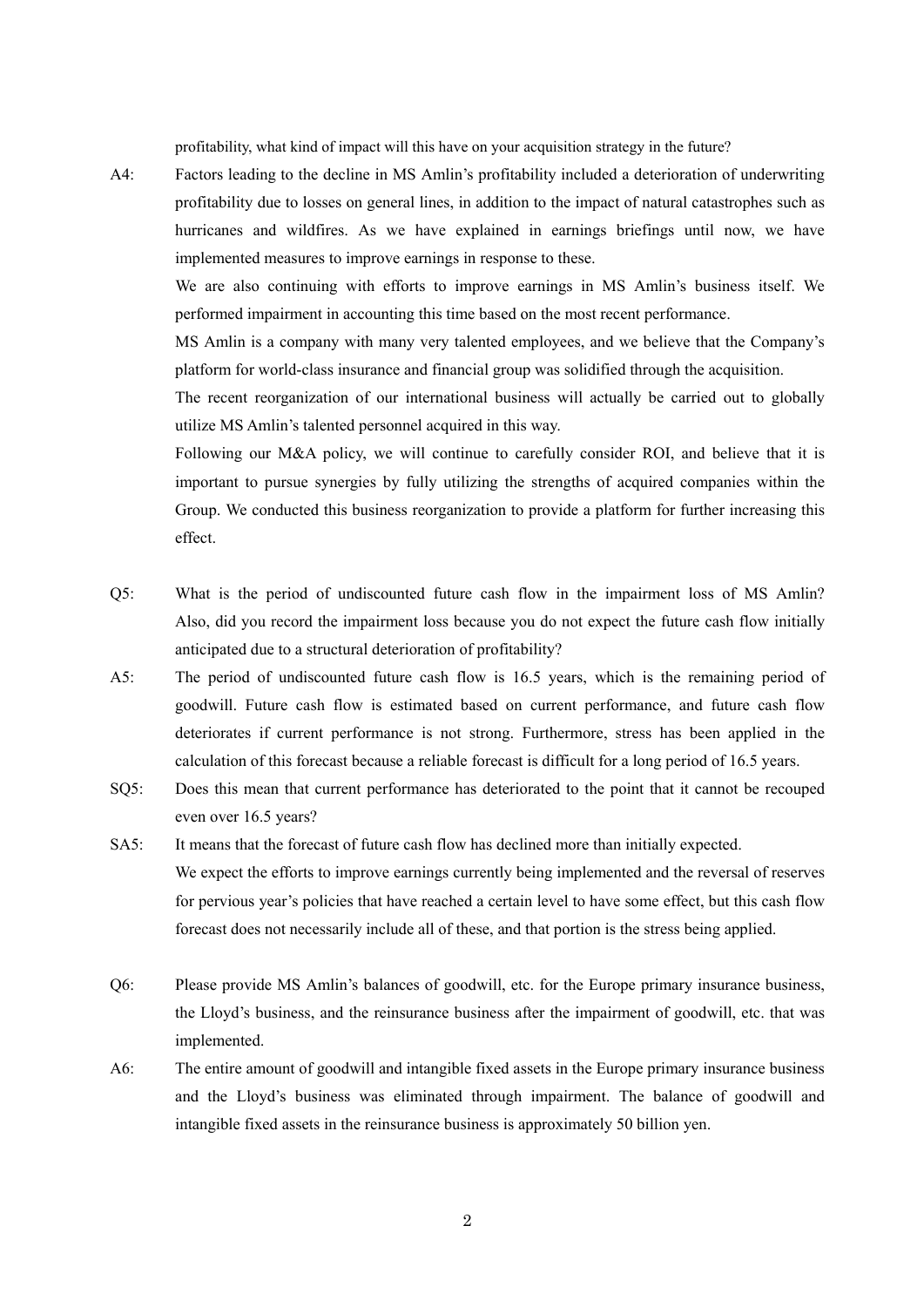- Q7: How much will the burden of amortization of goodwill decrease from the current fiscal year onwards due to this impairment of goodwill and intangible fixed assets?
- A7: After taxes, this will decrease by 5.5 billion yen in FY 2019 and by 11 billion yen in FY 2020, and after that, we envisage that it will decrease by 9 billion yen due to the reduction in intangible fixed assets.
- Q8: How much of an impact has reorganization of international business had on Group adjusted profit in your earnings forecast?
- A8: As in the past, the reserve for price fluctuation and impairment of goodwill, etc. are excluded from Group adjusted profit. With regard to the 170.5 billion yen decrease in tax expenses, the 30 billion yen excluding the 140.5 billion yen equivalent to deferred tax assets has been included in Group adjusted profit this fiscal year.
- Q9: Do you intend to include the portion of the 170.5 billion yen decrease in tax expenses caused by the reorganization other than the 30 billion yen included in Group adjusted profit this fiscal year in future Group adjusted profit?
- A9: We do not intend to make any adjustments from FY2020 onwards.
- Q10: Did you perform impairment decision based on changes in grouping in regions other than Europe?
- A10: No impairment testing was applicable in other regions. Although the reorganization has also had an impact on regions other than Europe, the amounts are small and not material.
- Q11: I think the current reorganization has also had an impact, but what are the factors that led to ESR decreasing by 14 points over three months?
- A11: Three factors have contributed to the decline in ESR. The first is the reorganization of international business. The second is the increase in capital of overseas life insurance companies. The third is heightened market volatility. With regard to the impact of reorganization of international business, net asset value will increase due to an increase in deferred tax assets, but risk also increases because deferred tax assets present a greater risk of not being realized than ordinary assets. This is also a factor in lowering ESR because deferred tax assets are added to both the denominator and the numerator for ESR. As a result of these factors, ESR fell by 14 points compared to the end of June.
- Q12: With regard to the impact of reorganization of international business on ESR, am I correct in my understanding that only deferred tax assets had an effect because goodwill was deducted from net asset value? Also, is it correct to assume that ESR will return to a normal level in a comparatively short period if MS makes a profit and the deferred tax assets can be fully used?